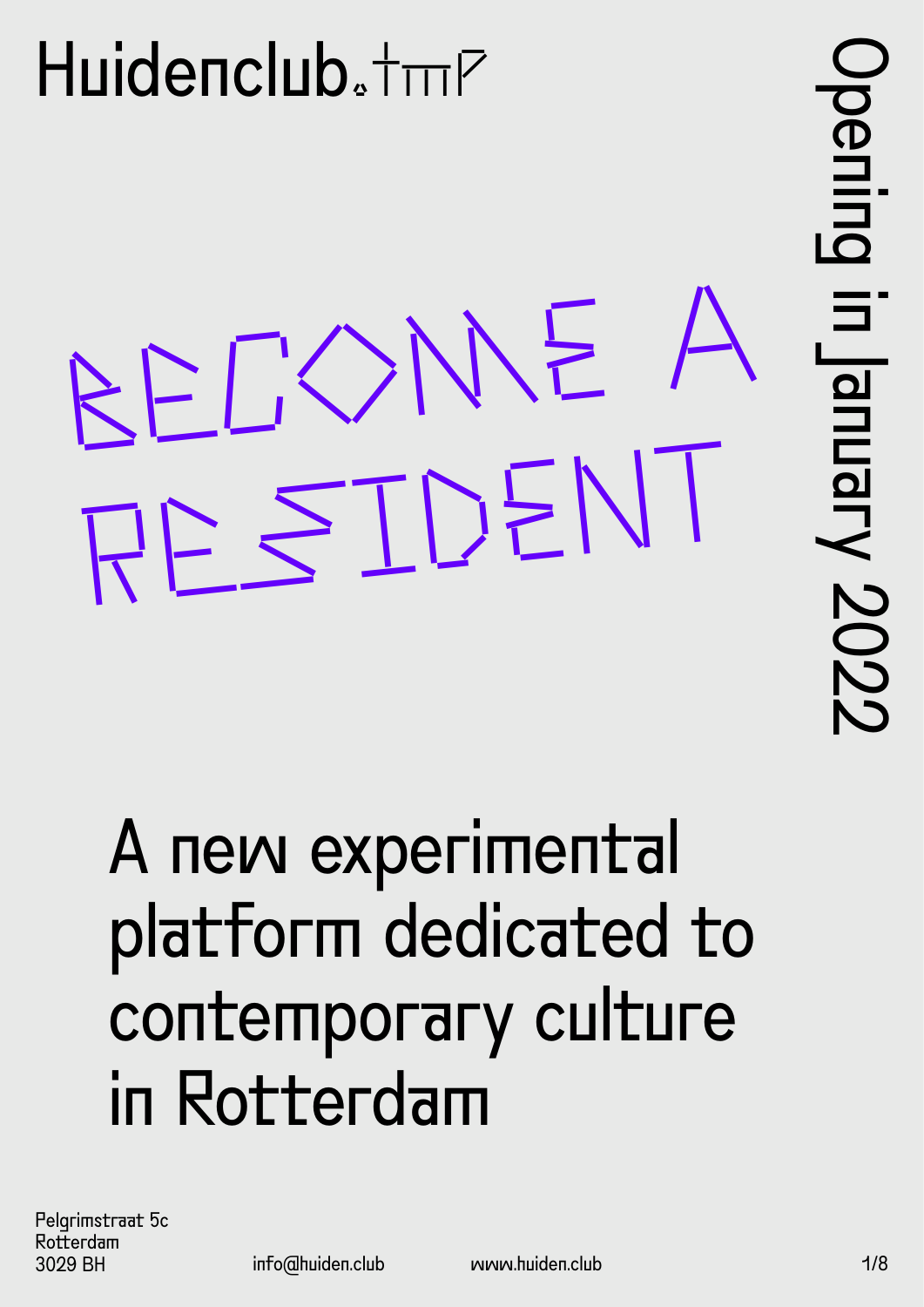# $Huidenclub.*mP$ VISION

The Huidenclub is a new workspace in Rotterdam bringing together artists, designers, and thinkers to form an inclusive creative ecosystem alongside an active public programme. Taking a holistic approach, the Huidenclub provides opportunities to further the careers of its residents while giving them opportunities to collaborate and connect. Situated in a repurposed tannery, this historic space includes studios and co-working desks, in addition to a range of production facilities. Biannual chapters addressing urgent contemporary themes will invite residents and guests to take part in a programme of exhibitions, performances, talks, and screenings open to the broader public.

#### The Huidenclub is:

- \* An inclusive public space accessible to members, guests, and friends where you can enjoy a sustainable local restaurant, open workspaces, a bookshop, and an active programme of exhibitions, workshops, screenings, talks, and performances.
- \* A series of creative facilities workshop spaces accessible to our members and guests.
- \* A workspace where selected residents have their own studios or access to fixed desks or flexible co-work desks and communal tables while gaining opportunities to present their work and network with other art and design professionals.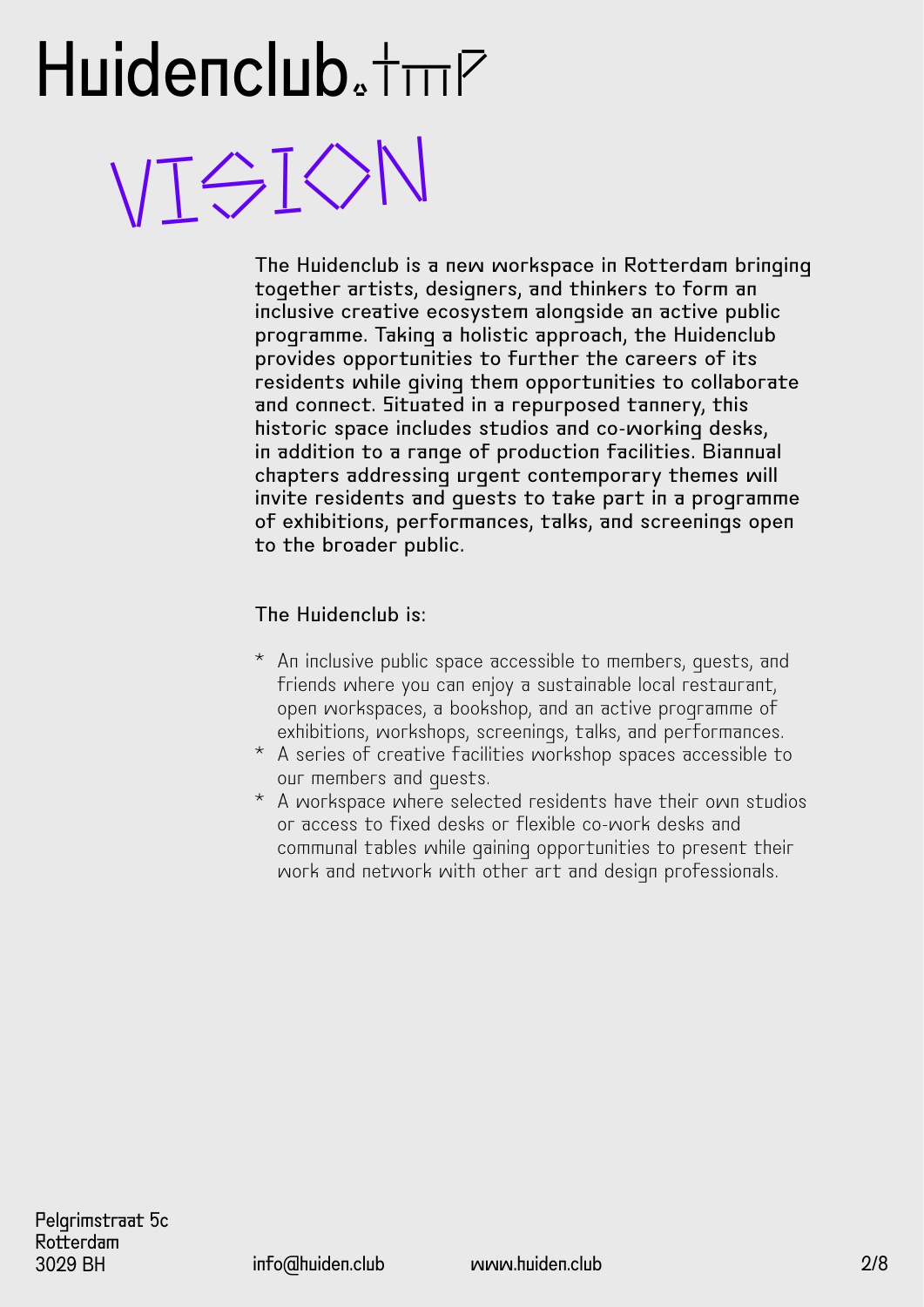### 1. Membership

Be part of an inspiring community: enjoy our common workspaces and use our creative facilities while getting early-bird access to our talks, screenings and invitations to our exhibition openings.

The Huidenclub Membership will give you access to the public areas of the Huidenclub, including our flexible workspace and restaurant, and give you tokens for the workshop spaces.

#### Membership: 100 Euro/Month

- \* Free WiFi
- \* Possibility to work in any of the common workspaces
- \* Invitation to members events and early-bird booking of our public events (screenings, performances, concerts)
- \* Tokens to use the meeting rooms, small exhibition space and workshops
- \* Members who are actively involved in our biannual chapters will enjoy a discount on the membership

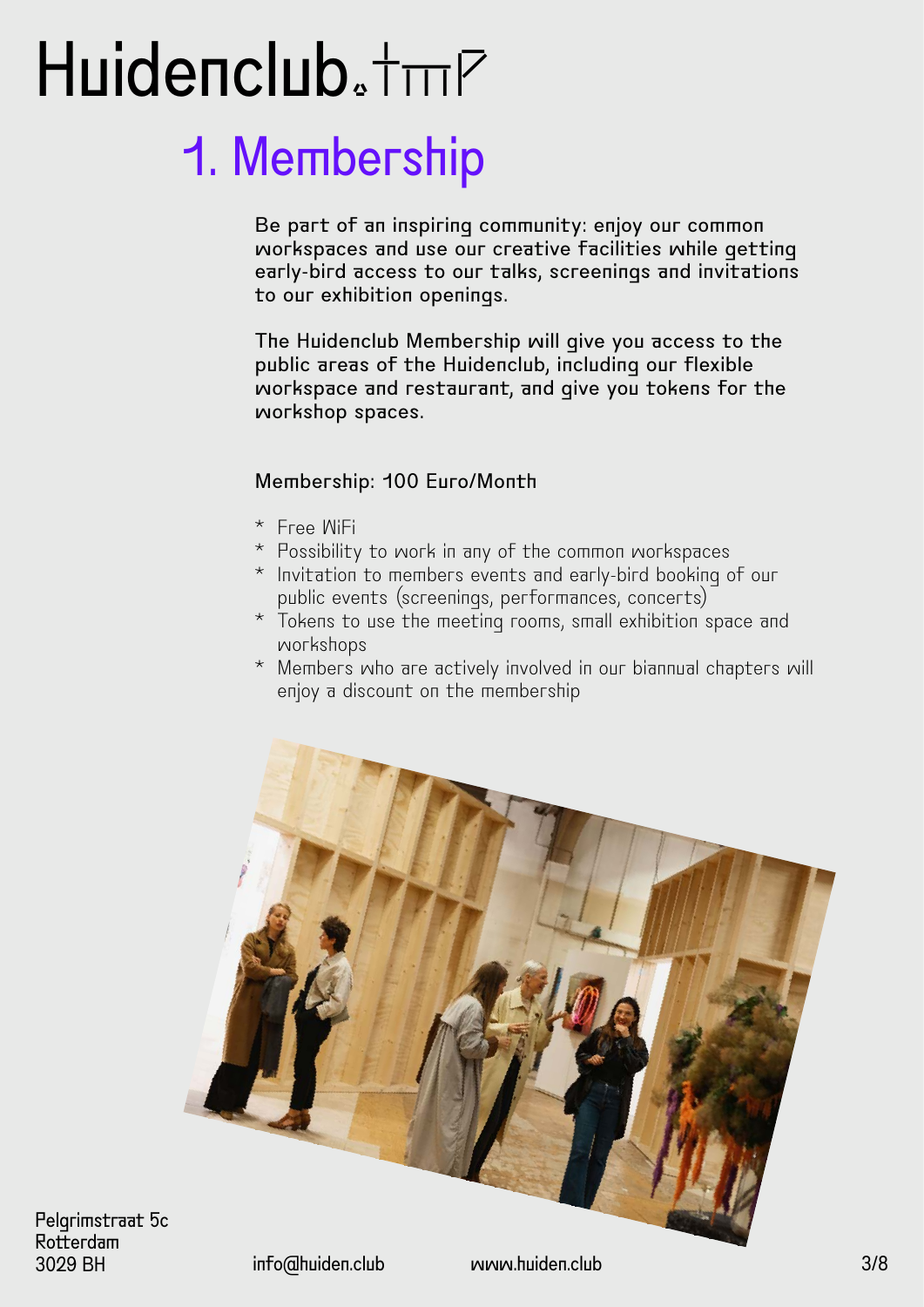### 2. Studios

Artists, designers, and other creatives are welcome to apply to join our like-minded community. Our studio spaces range from 45 sqm to 100 sqm. As a resident, you can use our flexible workspaces in the private areas, book meeting rooms and our small exhibition space for your presentations.

More than renting square meters of studio space, we offer to support your career by connecting you to a network of art professionals, curators, collectors, and journalists. You will be able to take part in an active programme and develop collaboration opportunities. Our residents are selected on the basis of their artistic merit, their risk-taking attitude and their commitment to the societal values that the Huidenclub holds dear.

#### Studio Spaces — from 450 Euro/Month

- \* Automatic membership
- \* 24/7 secured access with badge to your own studio space
- \* One year contract, renewable
- \* Cleaning of communal spaces is included
- \* Possibility to register your company at the Huidenclub and receive mail
- \* Tokens to use the meeting rooms, presentation space and workshop spaces
- \* Invitation to members events and early bird booking of our public events (screenings, performances, concerts)
- \* Access to a communal pantry and relaxing areas
- \* Active connection to a network of art professionals, curators, collectors and journalists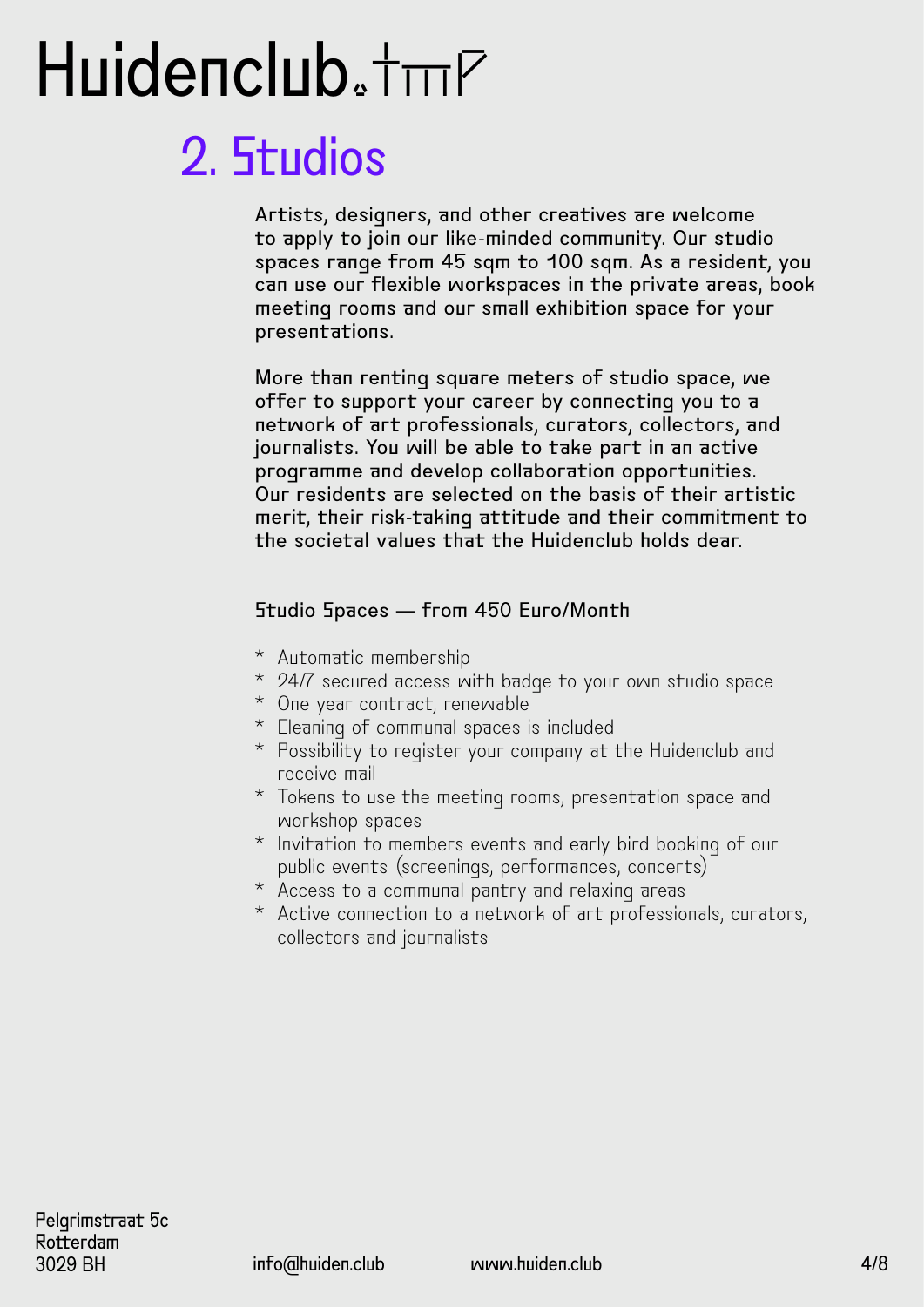### 3. Dedicated Desk

Our Fixed Residents enjoy all the advantages of the Members but can access the Residency part of the Huidenclub and enjoy their own work desk and a locker to safely leave their belongings. Fixed Residents can book meeting rooms and apply to use the exhibition rooms. Fixed Residents are selected on the basis of their professional profile in order to retain a cohesive working community at the intersection of art and design. Professionals in other fields such as writers, academics, activists, journalists, sociologists, PR agents, graphic designers etc are all encouraged to apply Commitment to contribution to our programme and a willingness to be an active part of the residency's communal spirit is key to a successful application.

#### Dedicated Desks — from 300 Euro/Month

- \* Automatic membership
- \* 24/7 secured access with badge to your own desk where you can leave your monitor (fixed computer)
- \* A locker to store your belongings
- \* Free WiFi
- \* Cleaning of communal spaces is included
- \* Possibility to register your company at the Huidenclub and receive mail
- \* Tokens to use the meeting rooms, presentation spaces, and workshop spaces
- \* Invitation to members events and early bird booking of our public events (screenings, performances, concerts)
- \* Access to a communal pantry and lounging space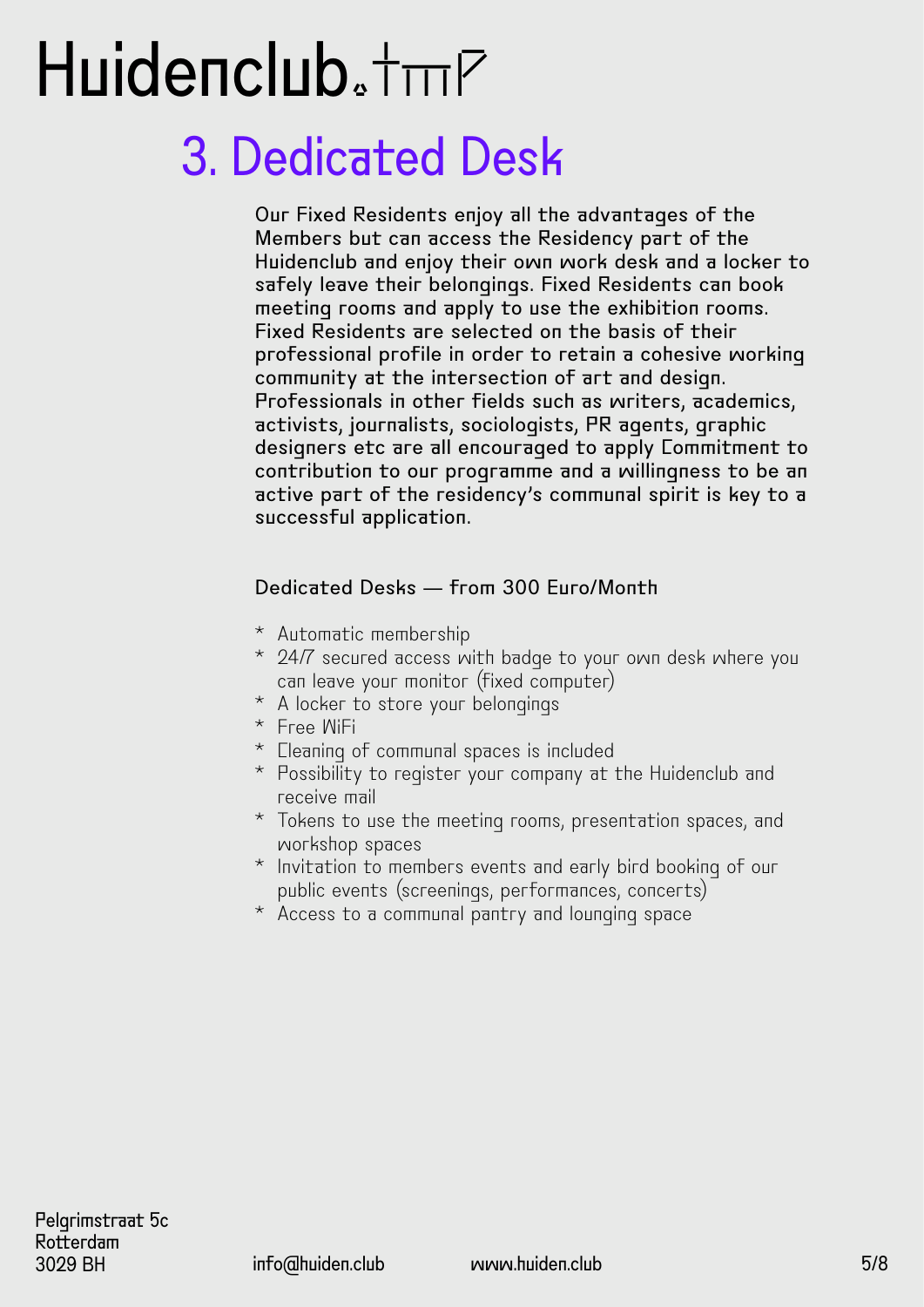### 4. Nomadic

Our Nomadic Residents enjoy all the advantages of the Members but can access the Residency area of the Huidenclub and use any of the available work desks or communal tables and book meeting rooms. Nomadic residents are selected on the basis of their professional profile in order to retain a cohesive working community at the intersection of art and design. Professionals in other fields such as writers, academics, activists, journalists, sociologists, PR agents, graphic designers etc are all encouraged to apply. Commitment to contribution to our programme and a willingness to be an active part of the residency's communal spirit are key to a successful application.

#### Nomadic — from 200 Euro/Month

- \* Automatic membership
- \* From 09:00 till 18:00 secured access with badge to the residents-only working zone
- \* Free WiFi
- \* One year contract, renewable
- \* Cleaning of communal spaces is included
- \* Tokens to use the meeting rooms, presentation spaces and workshop spaces
- \* Invitation to members events and early bird booking of our public events (screenings, performances, concerts)
- \* Access to a communal pantry

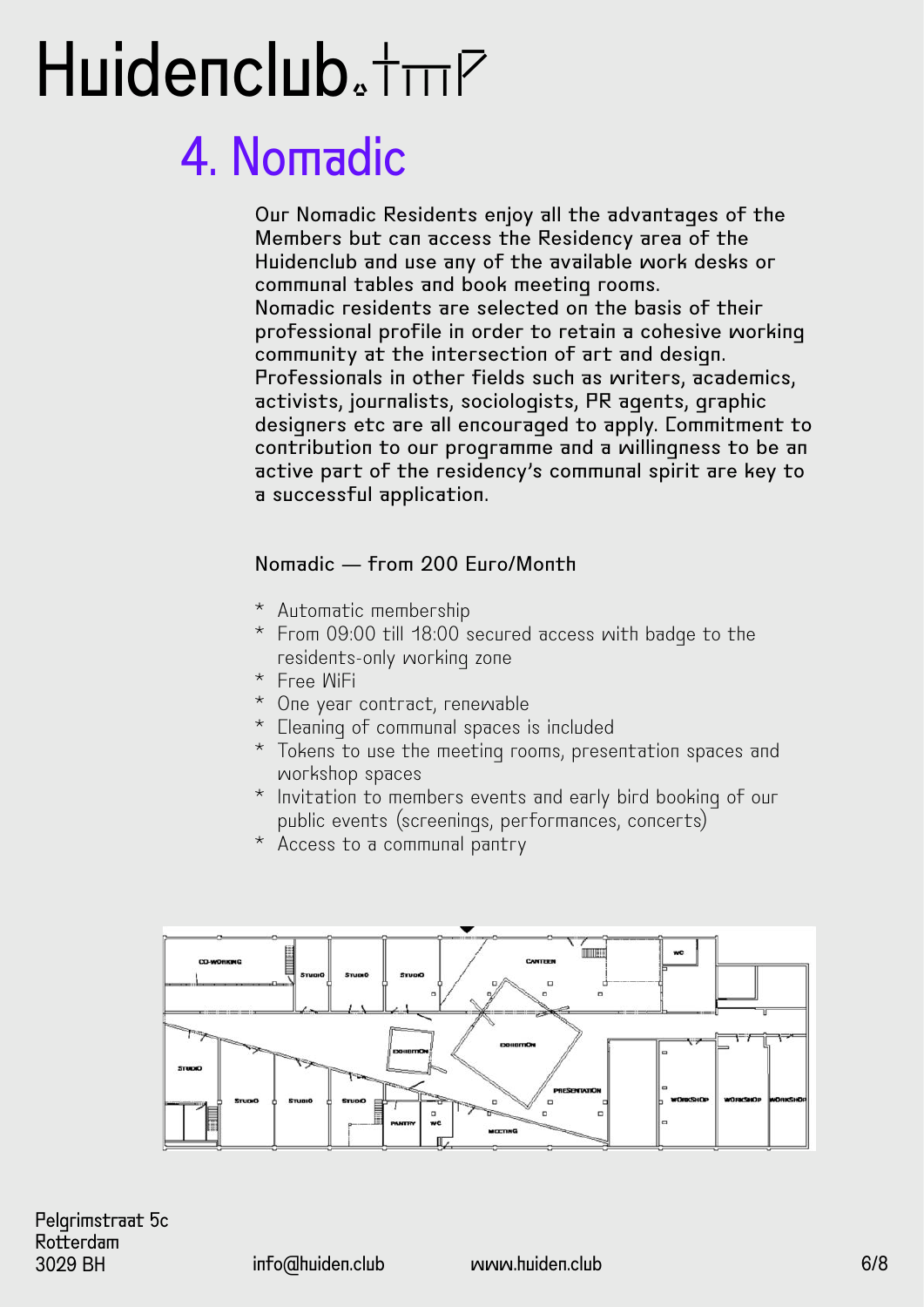### 5. Office Spaces

Small or larger scale creative companies that are looking for an inspiring place to locate their office are welcome to apply for an office in the Diepeveen Building, which is adjacent and directly accessible from the Huidenclub. Work ethics, creativity, and innovation are key and a willingness to contribute to our programme is also welcome. Your employees will enjoy the status of Members of the Huidenclub and all advantages pertaining to it.

Price on demand



Pelgrimstraat 5c Rotterdam 3029 BH